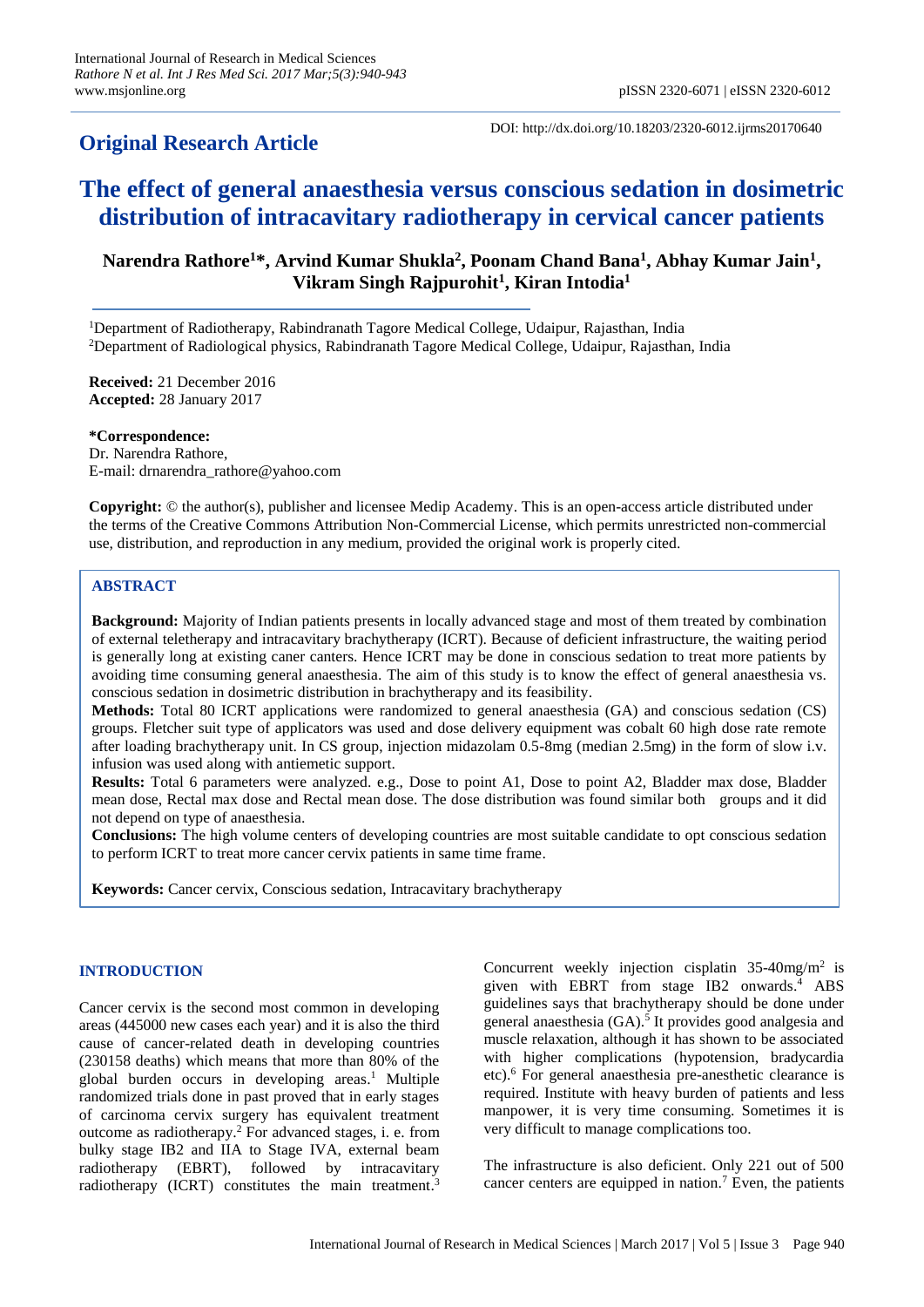those attending equipped centers are also facing long waiting period for ICRT. 8

On the other side, brachytherapy in conscious sedation (CS) is simple and convenient to practice, not requiring pre-anesthetic clearance but may cause pain, discomfort and poor muscle relaxation, which may lead to compromising dosimetry.<sup>8</sup> However, it may be very useful to treat more numbers of patients if adequate facilities are lacking in terms of infrastructure and many patients are waiting for ICRT.<sup>8</sup> So, the aim of this study is to know the effect of general anaesthesia vs. conscious sedation in dosimetric distribution in cervical cancer patients treated with ICRT.

## **METHODS**

This study was conducted prospectively on 80 applications of ICRT in carcinoma cervix patients with stage  $IB_2$  to IIIB. EBRT dose 45-50 Gy in 25 fractions at the rate of 180-200 cGy per fraction treated 5 days per week over 5-6 weeks was given with concurrent chemotherapy if indicated. ICRT was started after 1 week of EBRT completion. The four sessions at the rate of 6 Gy/session was given with a gap of at least 72 hrs between each session. ICRT was done using Fletcher suit applicators and high dose rate remote after loaded brachytherapy unit with CO radionuclide source. $60$  As per departmental guidelines informed consent of every patient was taken in written before brachytherapy. Those patients in post-op settings, re-irradiation and with inadequate vaginal space were excluded. Grouping was done at systemically odd and even basis in which all odd number patients was in group AG group and even number was in CS group. The patients were enrolled in between October, 2015 to November, 2015.

#### *Group AG*

ICRT applications were 40. Before each ICRT, all patients were under gone pre-anesthetic clearance (PAC) and were admitted one day before of scheduled ICRT for preparation like overnight empty stomach and enema.

#### *Group CS*

In this group, 40 ICRT applications were done in conscious sedation. Injection (inj.) midazolam 0.5-8mg (median 2.5mg) in the form of slow i.v. infusion was used along with antiemetic support and rescue for pain was injection tramadol 2mg/kg.<sup>9</sup> Since the procedures were done under mild sedation, so there was no need for PAC or patient staying empty stomach.

Post procedure rescue for pain in either group was injection tramadol 2mg/kg.

The rest of procedures were same in both the groups. Each Patient was positioned in lithotomy. Local examination was done to know the size and direction of uterus, to assess the angle and length of the central tandem. Cleaning and draping of pelvic area was done using povidone iodine solution. A Foley's catheter was inserted into the urinary bladder and the balloon was inflated with 7 cc (according to ICRU 38) of diluted Urograffin dye to identify the bladder reference points.<sup>10</sup> After serial dilation of the cervical os, the most suitable central tandem was inserted through the cervical os into the uterus such that keel was get fixed at the level of external os. The ovoids were placed in right and left vaginal fornix equidistant from the central tandem. The vagina was packed with gauze to further displace the bladder anteriorly and the rectum posteriorly to minimize the dose to these organs and to immobilize the applicators. An additional rectal marker was placed in rectum to identify the ICRU rectum points. With the help of reconstruction box, antero-posterior and lateral orthogonal X-rays were taken with C-arm X ray machine. Multiple points consistent with ICRU 38 were located and treatment planning was done. The dose was prescribed to point A and optimized for bladder and rectum reference points.

## **RESULTS**

Mostly patients were belonging to stage IIIrd. Total 56 patients were enrolled and randomized as odd and even basis to AG group and CS group respectively. Total 6 dose distribution parameters were analyzed. e.g. dose to point A1, dose to point A2, bladder max dose (Bmax.), bladder mean dose (Bmean), rectal max dose (Rmax) and rectal mean dose (Rmean) (Table 1).

## **Table 1: Patient characteristics.**

| <b>Attributes</b>                                                                      | Group<br>AG      | Group<br>$\mathbf{CS}$ |
|----------------------------------------------------------------------------------------|------------------|------------------------|
| <b>Median age (years)</b>                                                              | 49               | 50                     |
| FIGO stage (no. of patients)                                                           |                  |                        |
| I                                                                                      | 01               | 01                     |
| Н                                                                                      | 7                | 08                     |
| Ш                                                                                      | 19               | 18                     |
| <b>Median duration of treatment</b><br>(days)                                          | 60               | 60                     |
| <b>ICRT</b>                                                                            |                  |                        |
| Average applicator insertion<br>time in OT (minutes)                                   | 37               | 12                     |
| Dose per fraction (Gy)<br>Median length of uterine cavity<br>(cm)<br>Median ovoid size | 6<br>5<br>Medium | 6<br>5<br>Medium       |

## *Dose to point A1*

In Group AG, the doses were at target A1 (point A to the right on x axis) ranges from 5.04-6.36 Gy and the average dose was of 5.69 Gy. In CS group, it doses were ranges from 4.91-6.92 Gy and the average dose was 5.92 Gy. The distribution was similar in both groups and P value was insignificant (0.327) (Table 2).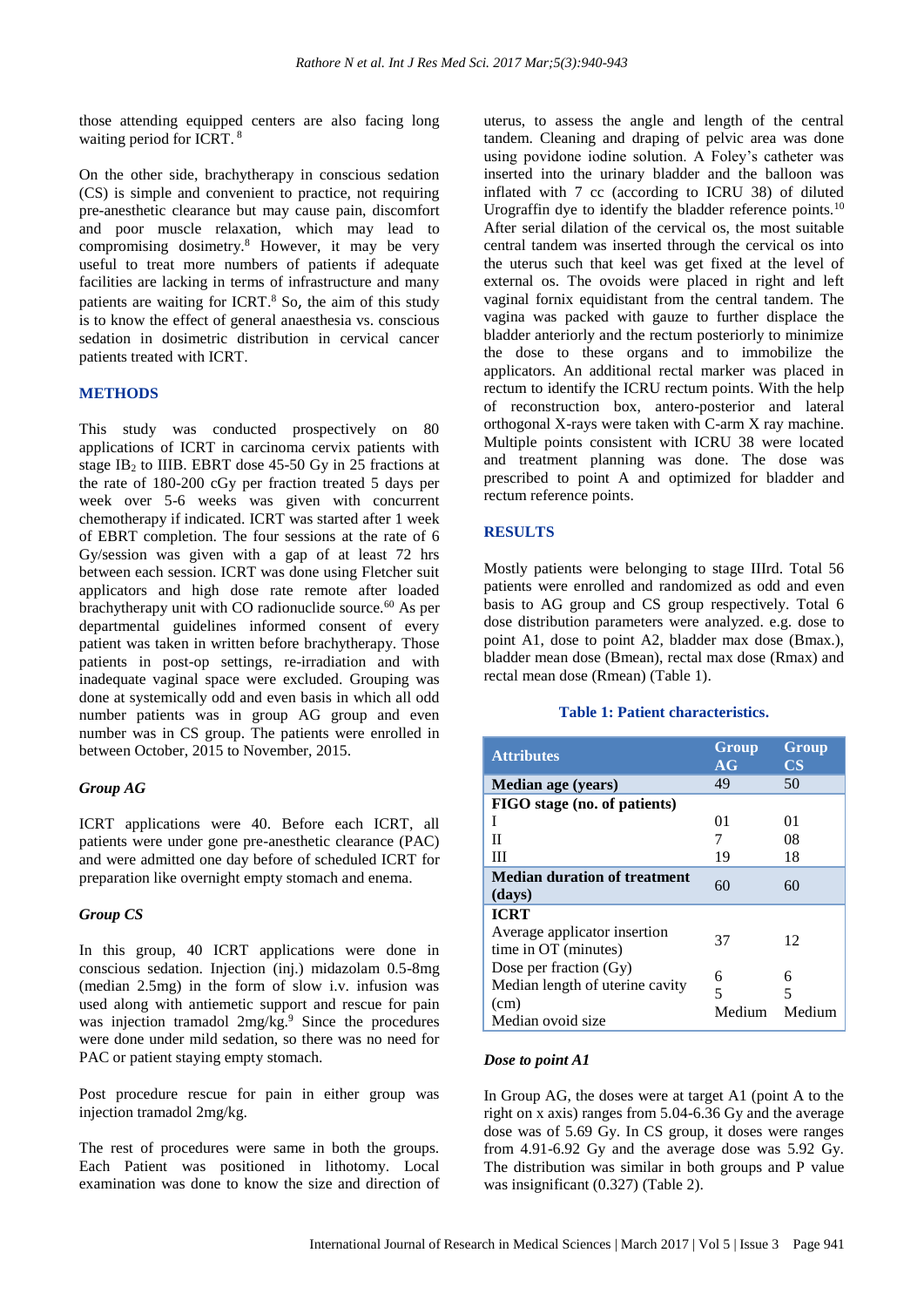## **Table 2: Target A1 dose distribution in group AG and CS.**

| <b>Target A1</b><br>dose | <b>Group AG</b> | <b>Group CS</b> |
|--------------------------|-----------------|-----------------|
| $4.5 - 5$                |                 |                 |
| $5 - 5.5$                |                 |                 |
| $5.5 - 6$                | 22              | 14              |
| $6 - 6.5$                |                 | 13              |
| $6.5 - 7$                |                 |                 |

#### *Dose to point A2*

In Group AG, the doses were at target A1 (point A to the left on x axis) ranges from 5.06-6.44 Gy and the average dose was of 5.75 Gy. In CS group, it doses were ranges from 4.77-6.76 Gy and the average dose was 5.97 Gy (see table 3 & fig 2). The distribution was similar in both groups and P value was insignificant (0.640) (Table 3).

## **Table 3: Target A2 dose distribution in group AG and CS.**

| <b>Target A2 dose</b> | <b>Group AG</b> | <b>Group CS</b> |
|-----------------------|-----------------|-----------------|
| $4.5 - 5$             |                 |                 |
| $5 - 5.5$             |                 | 10              |
| $5.5 - 6$             | 20              | 18              |
| $6 - 6.5$             | 10              |                 |
| $65 - 7$              |                 |                 |

## *Bladder max dose*

The Bmax dose in group AG ranges from 27.5-114.7 % (1.65-6.88 Gy) and in group CS, it was ranges from 21.2- 111% (1.27-6.66 Gy) (Table 4).

## **Table 4: Bladder max dose percent distribution in group AG and CS.**

| <b>Bladder max dose</b> (%) | <b>Group AG</b> | <b>Group CS</b> |
|-----------------------------|-----------------|-----------------|
| $21-40$                     |                 |                 |
| $41 - 60$                   | 11              | 13              |
| 61-80                       |                 |                 |
| 81-100                      |                 |                 |
| $101 - 120$                 |                 |                 |

#### *Bladder mean dose*

The Bmean dose in group AG were ranges from 17.7- 69.2% (1.07-4.14 Gy) and in Group CS, it ranges from 15.54-74.24% (0.93-4.45 Gy) (Table 5).

#### *Rectum max dose*

The Rmax dose in group AG were ranges from 26.2- 90.4% (1.99-5.42) and in group CS, it ranges from 25.5- 90% (1.53-5.45 Gy) (Table 6).

## **Table 5: Bladder mean dose percent distribution in group AG and CS.**

| <b>Bladder mean dose</b> (%) | <b>Group AG</b> Group CS |    |
|------------------------------|--------------------------|----|
| $0-20$                       |                          |    |
| 21-40                        |                          | 20 |
| $41 - 60$                    |                          | 16 |
| 61-80                        |                          |    |

## **Table 6: Rectum max dose percent distribution in group AG and CS.**

| Rectum max dose % | Group AG Group CS |    |
|-------------------|-------------------|----|
| $21-40$           |                   |    |
| $41 - 60$         | 14                | 14 |
| $61 - 80$         | 14                | 14 |
| 81-100            |                   |    |

#### *Rectum mean dose*

The Rmean dose in group AG ranges from 32.5-77.73% (1.95-4.78 Gy) and in Group CS, it ranges from 21.07- 79.16% (1.26-4.75 Gy) (Table 7).

## **Table 7: Rectum mean dose percent distribution in group AG and CS.**

| Rectum mean dose % Group AG | <b>Group CS</b> |
|-----------------------------|-----------------|
| $21-40$                     |                 |
| 41-60                       |                 |
| 61-80                       |                 |

The radiation dose distribution at above six analyzed parameters was found approximately similar both groups and it did not depend on type of anaesthesia.

#### **DISCUSSION**

The developing countries are facing highest incidence and prevalence of cervical cancer. Majority of patients presented in locally advanced and they are the candidate for radiation treatment. <sup>1</sup> Because of limited infrastructure, the existing centers are heavily burdened. Hence, the patients those attending equipped centers are also facing long waiting period. <sup>8</sup> For example, India accounts one fifth of global burden of cervical cancer and 35% of existing radiation centers are lacking the brachytherapy facilities. 7,11 As ICRT is integral component of treatment and usually have to done under general anaesthesia. The overall duration of ICRT under anaesthesia is relatively longer due to extra time required for preparations and procedure. In this study, the average OT time for GA group is 37 minutes, while its 3 time less in CS group e.g., 12 minutes only. Hence, general anaesthesia consumes a significant proportion of OT time. This might overburden the recourses, resulting in further prolonging the waiting list and limiting the number of cases. It is generally assumed that lack of GA may result in inferior